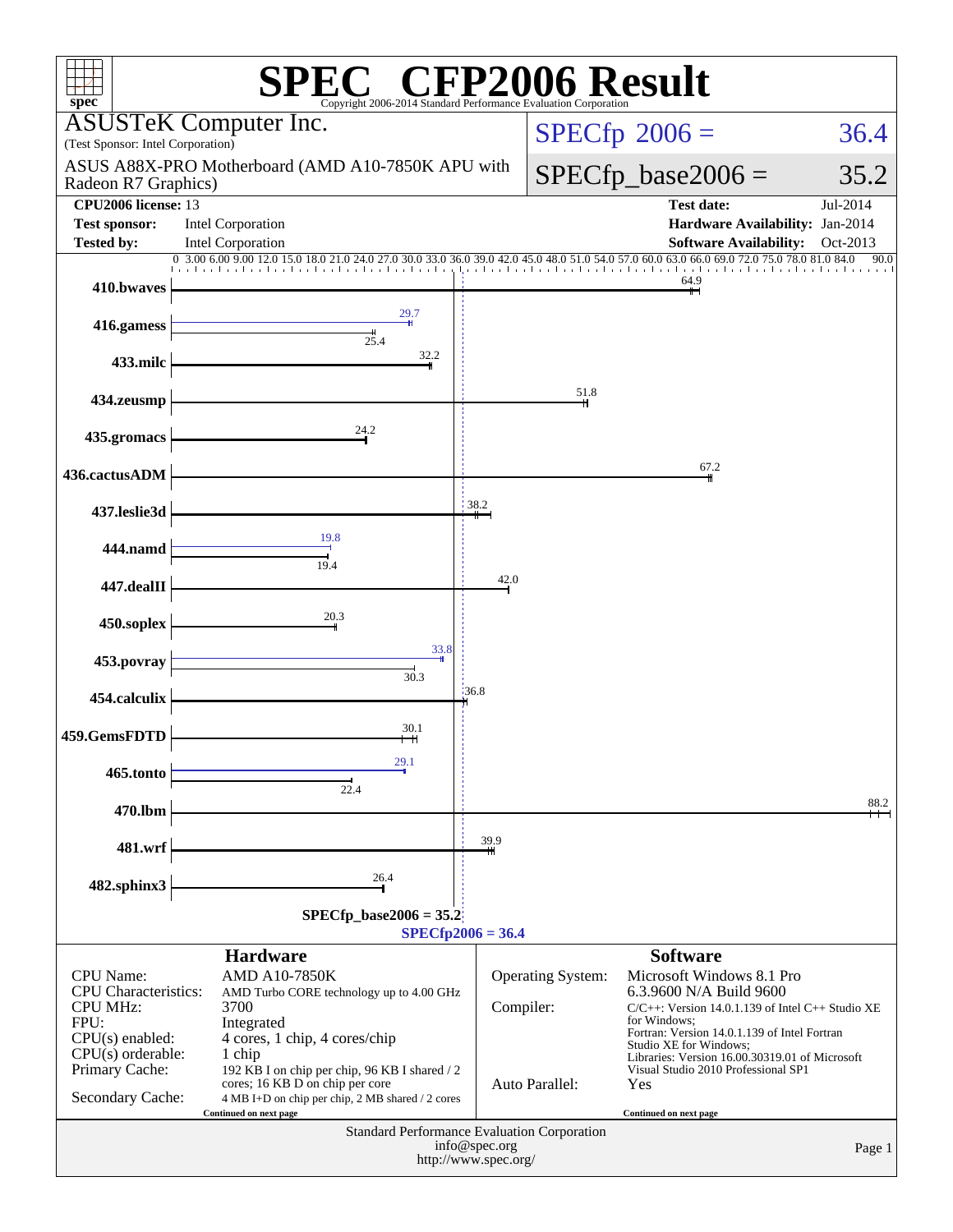| ŦП<br>$spec^*$                                                                 |                                                                                                                                     |                   |                |       | SPEC CFP2006 Evaluation Corporation |       |                                                                                                                                                                                                                                |                      |                   |              |                                 |              |
|--------------------------------------------------------------------------------|-------------------------------------------------------------------------------------------------------------------------------------|-------------------|----------------|-------|-------------------------------------|-------|--------------------------------------------------------------------------------------------------------------------------------------------------------------------------------------------------------------------------------|----------------------|-------------------|--------------|---------------------------------|--------------|
| <b>ASUSTeK Computer Inc.</b>                                                   |                                                                                                                                     |                   |                |       |                                     |       |                                                                                                                                                                                                                                | $SPECfp2006 =$       |                   |              |                                 | 36.4         |
| (Test Sponsor: Intel Corporation)                                              |                                                                                                                                     |                   |                |       |                                     |       |                                                                                                                                                                                                                                |                      |                   |              |                                 |              |
| ASUS A88X-PRO Motherboard (AMD A10-7850K APU with<br>Radeon R7 Graphics)       |                                                                                                                                     |                   |                |       |                                     |       |                                                                                                                                                                                                                                | $SPECfp\_base2006 =$ |                   |              | 35.2                            |              |
| <b>CPU2006 license: 13</b>                                                     |                                                                                                                                     |                   |                |       |                                     |       |                                                                                                                                                                                                                                |                      | <b>Test date:</b> |              |                                 | Jul-2014     |
| <b>Test sponsor:</b>                                                           |                                                                                                                                     | Intel Corporation |                |       |                                     |       |                                                                                                                                                                                                                                |                      |                   |              | Hardware Availability: Jan-2014 |              |
| <b>Tested by:</b><br><b>Intel Corporation</b><br><b>Software Availability:</b> |                                                                                                                                     |                   |                |       |                                     |       | Oct-2013                                                                                                                                                                                                                       |                      |                   |              |                                 |              |
| L <sub>3</sub> Cache:<br>Other Cache:<br>Memory:                               | None<br>None<br>8 GB (2 x 4 GB 2Rx4 PC3-12800U-11)<br>1 TB Seagate SATA HDD, 7200 RPM<br>Disk Subsystem:<br>Other Hardware:<br>None |                   |                |       |                                     |       | <b>NTFS</b><br>File System:<br><b>System State:</b><br>Default<br><b>Base Pointers:</b><br>$32/64$ -bit<br>Peak Pointers:<br>32/64-bit<br>Other Software:<br>SmartHeap Library Version 10.0 from<br>http://www.microquill.com/ |                      |                   |              |                                 |              |
| <b>Results Table</b>                                                           |                                                                                                                                     |                   |                |       |                                     |       |                                                                                                                                                                                                                                |                      |                   |              |                                 |              |
|                                                                                | <b>Base</b>                                                                                                                         |                   |                |       | <b>Peak</b>                         |       |                                                                                                                                                                                                                                |                      |                   |              |                                 |              |
| <b>Benchmark</b>                                                               | <b>Seconds</b>                                                                                                                      | Ratio             | <b>Seconds</b> | Ratio | <b>Seconds</b>                      | Ratio | <b>Seconds</b>                                                                                                                                                                                                                 | <b>Ratio</b>         | <b>Seconds</b>    | <b>Ratio</b> | <b>Seconds</b>                  | <b>Ratio</b> |
| 410.bwayes                                                                     | 209                                                                                                                                 | 64.9              | 210            | 64.7  | 206                                 | 65.9  | 209                                                                                                                                                                                                                            | 64.9                 | 210               | 64.7         | 206                             | 65.9         |
| $416$ .gamess                                                                  | 770                                                                                                                                 | 25.4              | 781            | 25.1  | 771                                 | 25.4  | 658                                                                                                                                                                                                                            | 29.7                 | 661               | 29.6         | 652                             | 30.0         |
| 433.milc                                                                       | 285                                                                                                                                 | 32.2              | 286            | 32.1  | 284                                 | 32.4  | 285                                                                                                                                                                                                                            | 32.2                 | 286               | 32.1         | 284                             | 32.4         |
| $434$ . zeusmp                                                                 | 175                                                                                                                                 | 51.9              | 177            | 51.4  | 176                                 | 51.8  | 175                                                                                                                                                                                                                            | 51.9                 | 177               | 51.4         | 176                             | 51.8         |
| $435$ .gromacs                                                                 | 294                                                                                                                                 | 24.3              | 296            | 24.1  | 295                                 | 24.2  | 294                                                                                                                                                                                                                            | 24.3                 | 296               | 24.1         | 295                             | 24.2         |
| 436.cactusADM                                                                  | 178                                                                                                                                 | 67.2              | 177            | 67.4  | 178                                 | 67.0  | 178                                                                                                                                                                                                                            | 67.2                 | 177               | 67.4         | 178                             | 67.0         |
| 437.leslie3d                                                                   | 246                                                                                                                                 | 38.2              | 236            | 39.8  | 248                                 | 37.9  | 246                                                                                                                                                                                                                            | 38.2                 | 236               | 39.8         | 248                             | 37.9         |
| 444.namd                                                                       | 411                                                                                                                                 | 19.5              | 413            | 19.4  | 414                                 | 19.4  | 406                                                                                                                                                                                                                            | 19.8                 | 406               | 19.8         | 405                             | 19.8         |

[482.sphinx3](http://www.spec.org/auto/cpu2006/Docs/482.sphinx3.html) **[740](http://www.spec.org/auto/cpu2006/Docs/result-fields.html#Median) [26.4](http://www.spec.org/auto/cpu2006/Docs/result-fields.html#Median)** 737 26.5 740 26.3 **[740](http://www.spec.org/auto/cpu2006/Docs/result-fields.html#Median) [26.4](http://www.spec.org/auto/cpu2006/Docs/result-fields.html#Median)** 737 26.5 740 26.3 Results appear in the [order in which they were run.](http://www.spec.org/auto/cpu2006/Docs/result-fields.html#RunOrder) Bold underlined text [indicates a median measurement.](http://www.spec.org/auto/cpu2006/Docs/result-fields.html#Median)

[447.dealII](http://www.spec.org/auto/cpu2006/Docs/447.dealII.html) **[272](http://www.spec.org/auto/cpu2006/Docs/result-fields.html#Median) [42.0](http://www.spec.org/auto/cpu2006/Docs/result-fields.html#Median)** 272 42.1 273 42.0 **[272](http://www.spec.org/auto/cpu2006/Docs/result-fields.html#Median) [42.0](http://www.spec.org/auto/cpu2006/Docs/result-fields.html#Median)** 272 42.1 273 42.0 [450.soplex](http://www.spec.org/auto/cpu2006/Docs/450.soplex.html) **[410](http://www.spec.org/auto/cpu2006/Docs/result-fields.html#Median) [20.3](http://www.spec.org/auto/cpu2006/Docs/result-fields.html#Median)** 407 20.5 411 20.3 **[410](http://www.spec.org/auto/cpu2006/Docs/result-fields.html#Median) [20.3](http://www.spec.org/auto/cpu2006/Docs/result-fields.html#Median)** 407 20.5 411 20.3 [453.povray](http://www.spec.org/auto/cpu2006/Docs/453.povray.html) 176 30.3 **[176](http://www.spec.org/auto/cpu2006/Docs/result-fields.html#Median) [30.3](http://www.spec.org/auto/cpu2006/Docs/result-fields.html#Median)** 176 30.3 158 33.6 157 33.9 **[157](http://www.spec.org/auto/cpu2006/Docs/result-fields.html#Median) [33.8](http://www.spec.org/auto/cpu2006/Docs/result-fields.html#Median)** [454.calculix](http://www.spec.org/auto/cpu2006/Docs/454.calculix.html) 224 36.8 **[224](http://www.spec.org/auto/cpu2006/Docs/result-fields.html#Median) [36.8](http://www.spec.org/auto/cpu2006/Docs/result-fields.html#Median)** 226 36.4 224 36.8 **[224](http://www.spec.org/auto/cpu2006/Docs/result-fields.html#Median) [36.8](http://www.spec.org/auto/cpu2006/Docs/result-fields.html#Median)** 226 36.4 [459.GemsFDTD](http://www.spec.org/auto/cpu2006/Docs/459.GemsFDTD.html) **[353](http://www.spec.org/auto/cpu2006/Docs/result-fields.html#Median) [30.1](http://www.spec.org/auto/cpu2006/Docs/result-fields.html#Median)** 347 30.6 368 28.8 **[353](http://www.spec.org/auto/cpu2006/Docs/result-fields.html#Median) [30.1](http://www.spec.org/auto/cpu2006/Docs/result-fields.html#Median)** 347 30.6 368 28.8 [465.tonto](http://www.spec.org/auto/cpu2006/Docs/465.tonto.html) 440 22.4 436 22.5 **[439](http://www.spec.org/auto/cpu2006/Docs/result-fields.html#Median) [22.4](http://www.spec.org/auto/cpu2006/Docs/result-fields.html#Median)** 337 29.2 **[339](http://www.spec.org/auto/cpu2006/Docs/result-fields.html#Median) [29.1](http://www.spec.org/auto/cpu2006/Docs/result-fields.html#Median)** 339 29.0 [470.lbm](http://www.spec.org/auto/cpu2006/Docs/470.lbm.html) **[156](http://www.spec.org/auto/cpu2006/Docs/result-fields.html#Median) [88.2](http://www.spec.org/auto/cpu2006/Docs/result-fields.html#Median)** 153 89.7 158 87.2 **[156](http://www.spec.org/auto/cpu2006/Docs/result-fields.html#Median) [88.2](http://www.spec.org/auto/cpu2006/Docs/result-fields.html#Median)** 153 89.7 158 87.2 [481.wrf](http://www.spec.org/auto/cpu2006/Docs/481.wrf.html) **[280](http://www.spec.org/auto/cpu2006/Docs/result-fields.html#Median) [39.9](http://www.spec.org/auto/cpu2006/Docs/result-fields.html#Median)** 278 40.2 283 39.5 **[280](http://www.spec.org/auto/cpu2006/Docs/result-fields.html#Median) [39.9](http://www.spec.org/auto/cpu2006/Docs/result-fields.html#Median)** 278 40.2 283 39.5

#### **[Compiler Invocation Notes](http://www.spec.org/auto/cpu2006/Docs/result-fields.html#CompilerInvocationNotes)**

 To compile these binaries, the Intel Compiler 14.0 was set up to generate 64-bit binaries with the command: "ipsxe-comp-vars.bat intel64 vs2010" (shortcut provided in the Intel(r) Parallel Studio XE 2013 program folder)

#### **[Platform Notes](http://www.spec.org/auto/cpu2006/Docs/result-fields.html#PlatformNotes)**

 Sysinfo program C:\SPEC14.0/Docs/sysinfo \$Rev: 6775 \$ \$Date:: 2011-08-16 #\$ \8787f7622badcf24e01c368b1db4377c running on CltD850E6BC6E8A Tue Jul 1 02:00:03 2014

 This section contains SUT (System Under Test) info as seen by some common utilities. To remove or add to this section, see: Continued on next page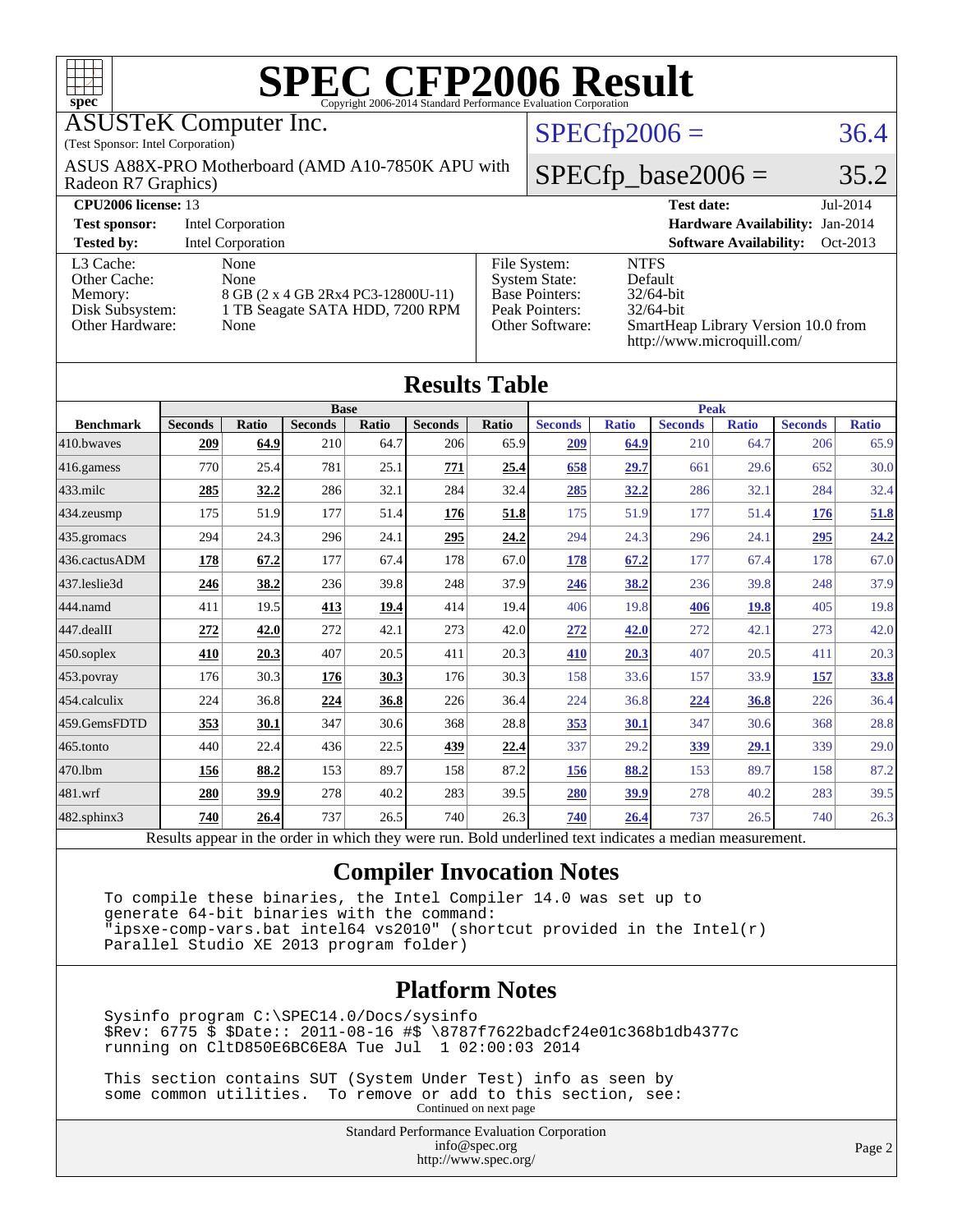

#### **[Component Notes](http://www.spec.org/auto/cpu2006/Docs/result-fields.html#ComponentNotes)**

 Tested systems can be used with Shin-G ATX case, PC Power and Cooling 1200W power supply

#### **[General Notes](http://www.spec.org/auto/cpu2006/Docs/result-fields.html#GeneralNotes)**

 OMP\_NUM\_THREADS set to number of processors cores KMP\_AFFINITY set to granularity=fine,scatter Binaries compiled on a system with 1x Intel Core i7-860 CPU + 8GB memory using Windows 7 Enterprise 64-bit

#### **[Base Compiler Invocation](http://www.spec.org/auto/cpu2006/Docs/result-fields.html#BaseCompilerInvocation)**

[C benchmarks](http://www.spec.org/auto/cpu2006/Docs/result-fields.html#Cbenchmarks): [icl -Qvc10](http://www.spec.org/cpu2006/results/res2014q3/cpu2006-20140715-30429.flags.html#user_CCbase_intel_icc_vc10_9607f3ecbcdf68042245f068e51b40c1) [-Qstd=c99](http://www.spec.org/cpu2006/results/res2014q3/cpu2006-20140715-30429.flags.html#user_CCbase_intel_compiler_c99_mode_1a3d110e3041b3ad4466830521bdad2a)

[C++ benchmarks:](http://www.spec.org/auto/cpu2006/Docs/result-fields.html#CXXbenchmarks) [icl -Qvc10](http://www.spec.org/cpu2006/results/res2014q3/cpu2006-20140715-30429.flags.html#user_CXXbase_intel_icc_vc10_9607f3ecbcdf68042245f068e51b40c1)

[Fortran benchmarks](http://www.spec.org/auto/cpu2006/Docs/result-fields.html#Fortranbenchmarks): [ifort](http://www.spec.org/cpu2006/results/res2014q3/cpu2006-20140715-30429.flags.html#user_FCbase_intel_ifort_8a5e5e06b19a251bdeaf8fdab5d62f20)

[Benchmarks using both Fortran and C](http://www.spec.org/auto/cpu2006/Docs/result-fields.html#BenchmarksusingbothFortranandC): [icl -Qvc10](http://www.spec.org/cpu2006/results/res2014q3/cpu2006-20140715-30429.flags.html#user_CC_FCbase_intel_icc_vc10_9607f3ecbcdf68042245f068e51b40c1) [-Qstd=c99](http://www.spec.org/cpu2006/results/res2014q3/cpu2006-20140715-30429.flags.html#user_CC_FCbase_intel_compiler_c99_mode_1a3d110e3041b3ad4466830521bdad2a) [ifort](http://www.spec.org/cpu2006/results/res2014q3/cpu2006-20140715-30429.flags.html#user_CC_FCbase_intel_ifort_8a5e5e06b19a251bdeaf8fdab5d62f20)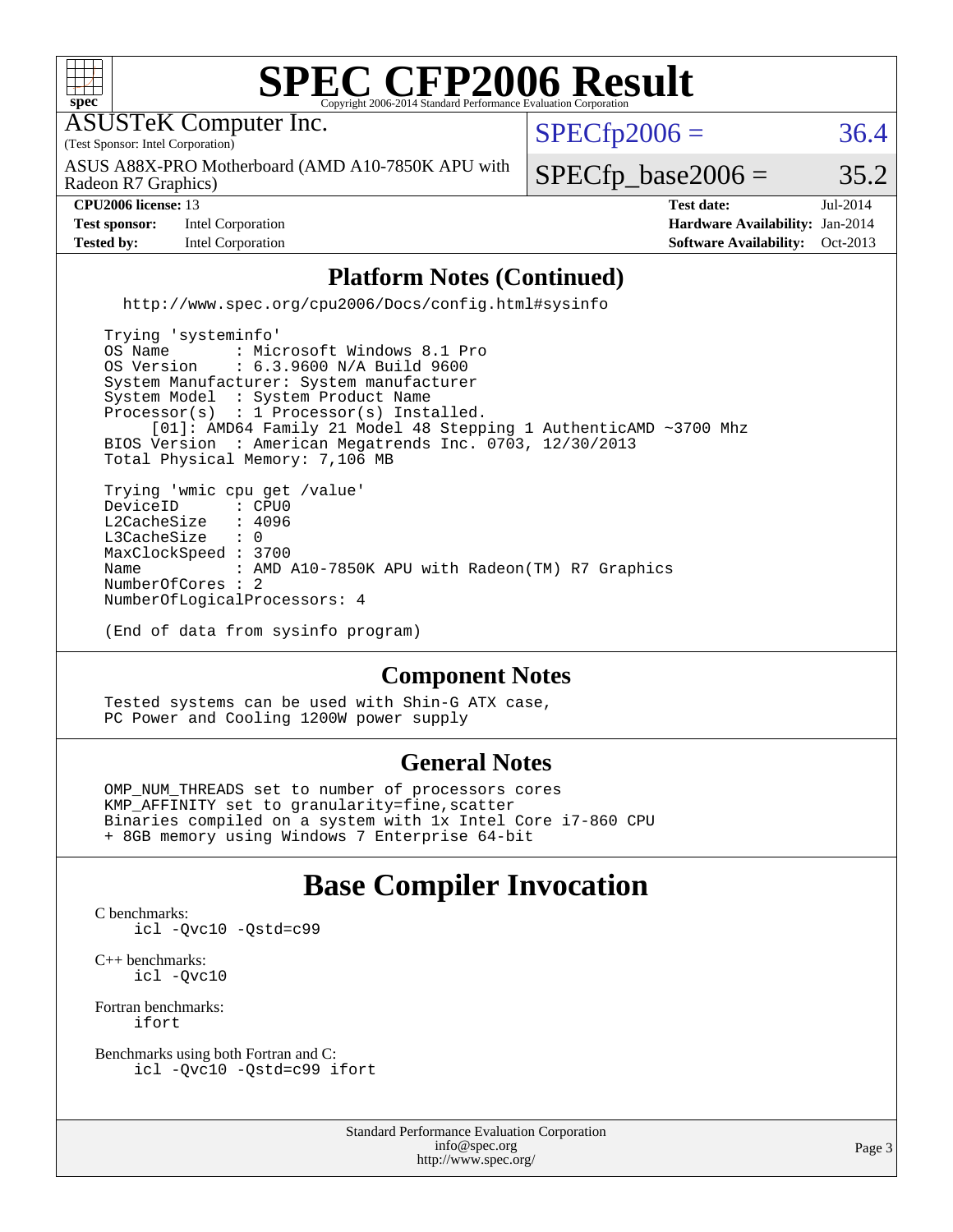

# **[SPEC CFP2006 Result](http://www.spec.org/auto/cpu2006/Docs/result-fields.html#SPECCFP2006Result)**

ASUSTeK Computer Inc.

(Test Sponsor: Intel Corporation)

Radeon R7 Graphics) ASUS A88X-PRO Motherboard (AMD A10-7850K APU with  $SPECTp2006 = 36.4$ 

**[Test sponsor:](http://www.spec.org/auto/cpu2006/Docs/result-fields.html#Testsponsor)** Intel Corporation **[Hardware Availability:](http://www.spec.org/auto/cpu2006/Docs/result-fields.html#HardwareAvailability)** Jan-2014

 $SPECTp\_base2006 = 35.2$ **[CPU2006 license:](http://www.spec.org/auto/cpu2006/Docs/result-fields.html#CPU2006license)** 13 **[Test date:](http://www.spec.org/auto/cpu2006/Docs/result-fields.html#Testdate)** Jul-2014

**[Tested by:](http://www.spec.org/auto/cpu2006/Docs/result-fields.html#Testedby)** Intel Corporation **[Software Availability:](http://www.spec.org/auto/cpu2006/Docs/result-fields.html#SoftwareAvailability)** Oct-2013

## **[Base Portability Flags](http://www.spec.org/auto/cpu2006/Docs/result-fields.html#BasePortabilityFlags)**

 410.bwaves: [-DSPEC\\_CPU\\_P64](http://www.spec.org/cpu2006/results/res2014q3/cpu2006-20140715-30429.flags.html#suite_basePORTABILITY410_bwaves_DSPEC_CPU_P64) 416.gamess: [-DSPEC\\_CPU\\_P64](http://www.spec.org/cpu2006/results/res2014q3/cpu2006-20140715-30429.flags.html#suite_basePORTABILITY416_gamess_DSPEC_CPU_P64) 433.milc: [-DSPEC\\_CPU\\_P64](http://www.spec.org/cpu2006/results/res2014q3/cpu2006-20140715-30429.flags.html#suite_basePORTABILITY433_milc_DSPEC_CPU_P64) 434.zeusmp: [-DSPEC\\_CPU\\_P64](http://www.spec.org/cpu2006/results/res2014q3/cpu2006-20140715-30429.flags.html#suite_basePORTABILITY434_zeusmp_DSPEC_CPU_P64) 435.gromacs: [-DSPEC\\_CPU\\_P64](http://www.spec.org/cpu2006/results/res2014q3/cpu2006-20140715-30429.flags.html#suite_basePORTABILITY435_gromacs_DSPEC_CPU_P64) 436.cactusADM: [-DSPEC\\_CPU\\_P64](http://www.spec.org/cpu2006/results/res2014q3/cpu2006-20140715-30429.flags.html#suite_basePORTABILITY436_cactusADM_DSPEC_CPU_P64) [-names:lowercase](http://www.spec.org/cpu2006/results/res2014q3/cpu2006-20140715-30429.flags.html#user_baseFPORTABILITY436_cactusADM_lowercase_routine_name_fa09b8c93d90fdc7bf4c1a91694c3a84) [/assume:underscore](http://www.spec.org/cpu2006/results/res2014q3/cpu2006-20140715-30429.flags.html#user_baseFPORTABILITY436_cactusADM_add-underscore_to_routine_name_0c7c658d9e5eb8b86e282975775768a4) 437.leslie3d: [-DSPEC\\_CPU\\_P64](http://www.spec.org/cpu2006/results/res2014q3/cpu2006-20140715-30429.flags.html#suite_basePORTABILITY437_leslie3d_DSPEC_CPU_P64) 444.namd: [-DSPEC\\_CPU\\_P64](http://www.spec.org/cpu2006/results/res2014q3/cpu2006-20140715-30429.flags.html#suite_basePORTABILITY444_namd_DSPEC_CPU_P64) [/TP](http://www.spec.org/cpu2006/results/res2014q3/cpu2006-20140715-30429.flags.html#user_baseCXXPORTABILITY444_namd_assume_cplusplus_sources_73f79b6e94f79d415caf1b69b30a60d8) 447.dealII: [-DSPEC\\_CPU\\_P64](http://www.spec.org/cpu2006/results/res2014q3/cpu2006-20140715-30429.flags.html#suite_basePORTABILITY447_dealII_DSPEC_CPU_P64) [-DDEAL\\_II\\_MEMBER\\_VAR\\_SPECIALIZATION\\_BUG](http://www.spec.org/cpu2006/results/res2014q3/cpu2006-20140715-30429.flags.html#b447.dealII_baseCXXPORTABILITY_DDEAL_II_MEMBER_VAR_SPECIALIZATION_BUG) [-Qoption,cpp,--ms\\_incompat\\_treatment\\_of\\_commas\\_in\\_macros](http://www.spec.org/cpu2006/results/res2014q3/cpu2006-20140715-30429.flags.html#user_baseCXXPORTABILITY447_dealII_workaround_for_incompat_commas_in_macros_371e7208d1728f07541b35505d65f89c) 450.soplex: [-DSPEC\\_CPU\\_P64](http://www.spec.org/cpu2006/results/res2014q3/cpu2006-20140715-30429.flags.html#suite_basePORTABILITY450_soplex_DSPEC_CPU_P64) 453.povray: [-DSPEC\\_CPU\\_P64](http://www.spec.org/cpu2006/results/res2014q3/cpu2006-20140715-30429.flags.html#suite_basePORTABILITY453_povray_DSPEC_CPU_P64) [-DSPEC\\_CPU\\_NEED\\_INVHYP](http://www.spec.org/cpu2006/results/res2014q3/cpu2006-20140715-30429.flags.html#b453.povray_baseCXXPORTABILITY_DSPEC_CPU_NEED_INVHYP) [-DNEED\\_INVHYP](http://www.spec.org/cpu2006/results/res2014q3/cpu2006-20140715-30429.flags.html#b453.povray_baseCXXPORTABILITY_DNEED_INVHYP) 454.calculix: [-DSPEC\\_CPU\\_P64](http://www.spec.org/cpu2006/results/res2014q3/cpu2006-20140715-30429.flags.html#suite_basePORTABILITY454_calculix_DSPEC_CPU_P64) [-DSPEC\\_CPU\\_NOZMODIFIER](http://www.spec.org/cpu2006/results/res2014q3/cpu2006-20140715-30429.flags.html#b454.calculix_baseCPORTABILITY_DSPEC_CPU_NOZMODIFIER) [-names:lowercase](http://www.spec.org/cpu2006/results/res2014q3/cpu2006-20140715-30429.flags.html#user_baseFPORTABILITY454_calculix_lowercase_routine_name_fa09b8c93d90fdc7bf4c1a91694c3a84) 459.GemsFDTD: [-DSPEC\\_CPU\\_P64](http://www.spec.org/cpu2006/results/res2014q3/cpu2006-20140715-30429.flags.html#suite_basePORTABILITY459_GemsFDTD_DSPEC_CPU_P64) 465.tonto: [-DSPEC\\_CPU\\_P64](http://www.spec.org/cpu2006/results/res2014q3/cpu2006-20140715-30429.flags.html#suite_basePORTABILITY465_tonto_DSPEC_CPU_P64) 470.lbm: [-DSPEC\\_CPU\\_P64](http://www.spec.org/cpu2006/results/res2014q3/cpu2006-20140715-30429.flags.html#suite_basePORTABILITY470_lbm_DSPEC_CPU_P64) 481.wrf: [-DSPEC\\_CPU\\_P64](http://www.spec.org/cpu2006/results/res2014q3/cpu2006-20140715-30429.flags.html#suite_basePORTABILITY481_wrf_DSPEC_CPU_P64) [-DSPEC\\_CPU\\_WINDOWS\\_ICL](http://www.spec.org/cpu2006/results/res2014q3/cpu2006-20140715-30429.flags.html#b481.wrf_baseCPORTABILITY_DSPEC_CPU_WINDOWS_ICL) 482.sphinx3: [-DSPEC\\_CPU\\_P64](http://www.spec.org/cpu2006/results/res2014q3/cpu2006-20140715-30429.flags.html#suite_basePORTABILITY482_sphinx3_DSPEC_CPU_P64)

### **[Base Optimization Flags](http://www.spec.org/auto/cpu2006/Docs/result-fields.html#BaseOptimizationFlags)**

[C benchmarks](http://www.spec.org/auto/cpu2006/Docs/result-fields.html#Cbenchmarks):

[/arch:AVX](http://www.spec.org/cpu2006/results/res2014q3/cpu2006-20140715-30429.flags.html#user_CCbase_f-archAVX_e8ab52e15dc7c67e0682fc680b79ed94) [-Qipo](http://www.spec.org/cpu2006/results/res2014q3/cpu2006-20140715-30429.flags.html#user_CCbase_f-Qipo) [-O3](http://www.spec.org/cpu2006/results/res2014q3/cpu2006-20140715-30429.flags.html#user_CCbase_f-O3) [-Qprec-div-](http://www.spec.org/cpu2006/results/res2014q3/cpu2006-20140715-30429.flags.html#user_CCbase_f-Qprec-div-) [-Qparallel](http://www.spec.org/cpu2006/results/res2014q3/cpu2006-20140715-30429.flags.html#user_CCbase_f-Qparallel) [-Qansi-alias](http://www.spec.org/cpu2006/results/res2014q3/cpu2006-20140715-30429.flags.html#user_CCbase_f-Qansi-alias) [-Qopt-prefetch](http://www.spec.org/cpu2006/results/res2014q3/cpu2006-20140715-30429.flags.html#user_CCbase_f-Qprefetch_37c211608666b9dff9380561f602f0a8) [-Qauto-ilp32](http://www.spec.org/cpu2006/results/res2014q3/cpu2006-20140715-30429.flags.html#user_CCbase_f-Qauto-ilp32) [/F1000000000](http://www.spec.org/cpu2006/results/res2014q3/cpu2006-20140715-30429.flags.html#user_CCbase_set_stack_space_25d7749c1988d91b7f93afbc0ec53727)

[C++ benchmarks:](http://www.spec.org/auto/cpu2006/Docs/result-fields.html#CXXbenchmarks)

[/arch:AVX](http://www.spec.org/cpu2006/results/res2014q3/cpu2006-20140715-30429.flags.html#user_CXXbase_f-archAVX_e8ab52e15dc7c67e0682fc680b79ed94) [-Qipo](http://www.spec.org/cpu2006/results/res2014q3/cpu2006-20140715-30429.flags.html#user_CXXbase_f-Qipo) [-O3](http://www.spec.org/cpu2006/results/res2014q3/cpu2006-20140715-30429.flags.html#user_CXXbase_f-O3) [-Qprec-div-](http://www.spec.org/cpu2006/results/res2014q3/cpu2006-20140715-30429.flags.html#user_CXXbase_f-Qprec-div-) [-Qparallel](http://www.spec.org/cpu2006/results/res2014q3/cpu2006-20140715-30429.flags.html#user_CXXbase_f-Qparallel) [-Qansi-alias](http://www.spec.org/cpu2006/results/res2014q3/cpu2006-20140715-30429.flags.html#user_CXXbase_f-Qansi-alias) [-Qopt-prefetch](http://www.spec.org/cpu2006/results/res2014q3/cpu2006-20140715-30429.flags.html#user_CXXbase_f-Qprefetch_37c211608666b9dff9380561f602f0a8) [-Qcxx-features](http://www.spec.org/cpu2006/results/res2014q3/cpu2006-20140715-30429.flags.html#user_CXXbase_f-Qcxx_features_dbf36c8a6dba956e22f1645e4dcd4d98) [-Qauto-ilp32](http://www.spec.org/cpu2006/results/res2014q3/cpu2006-20140715-30429.flags.html#user_CXXbase_f-Qauto-ilp32) [/F1000000000](http://www.spec.org/cpu2006/results/res2014q3/cpu2006-20140715-30429.flags.html#user_CXXbase_set_stack_space_25d7749c1988d91b7f93afbc0ec53727) [shlW64M.lib](http://www.spec.org/cpu2006/results/res2014q3/cpu2006-20140715-30429.flags.html#user_CXXbase_SmartHeap64_c4f7f76711bdf8c0633a5c1edf6e5396)  [-link /FORCE:MULTIPLE](http://www.spec.org/cpu2006/results/res2014q3/cpu2006-20140715-30429.flags.html#user_CXXbase_link_force_multiple2_070fe330869edf77077b841074b8b0b6)

[Fortran benchmarks](http://www.spec.org/auto/cpu2006/Docs/result-fields.html#Fortranbenchmarks):

[/arch:AVX](http://www.spec.org/cpu2006/results/res2014q3/cpu2006-20140715-30429.flags.html#user_FCbase_f-archAVX_e8ab52e15dc7c67e0682fc680b79ed94) [-Qipo](http://www.spec.org/cpu2006/results/res2014q3/cpu2006-20140715-30429.flags.html#user_FCbase_f-Qipo) [-O3](http://www.spec.org/cpu2006/results/res2014q3/cpu2006-20140715-30429.flags.html#user_FCbase_f-O3) [-Qprec-div-](http://www.spec.org/cpu2006/results/res2014q3/cpu2006-20140715-30429.flags.html#user_FCbase_f-Qprec-div-) [-Qparallel](http://www.spec.org/cpu2006/results/res2014q3/cpu2006-20140715-30429.flags.html#user_FCbase_f-Qparallel) [-Qansi-alias](http://www.spec.org/cpu2006/results/res2014q3/cpu2006-20140715-30429.flags.html#user_FCbase_f-Qansi-alias) [-Qopt-prefetch](http://www.spec.org/cpu2006/results/res2014q3/cpu2006-20140715-30429.flags.html#user_FCbase_f-Qprefetch_37c211608666b9dff9380561f602f0a8) [/F1000000000](http://www.spec.org/cpu2006/results/res2014q3/cpu2006-20140715-30429.flags.html#user_FCbase_set_stack_space_25d7749c1988d91b7f93afbc0ec53727)

[Benchmarks using both Fortran and C](http://www.spec.org/auto/cpu2006/Docs/result-fields.html#BenchmarksusingbothFortranandC):

[/arch:AVX](http://www.spec.org/cpu2006/results/res2014q3/cpu2006-20140715-30429.flags.html#user_CC_FCbase_f-archAVX_e8ab52e15dc7c67e0682fc680b79ed94) [-Qipo](http://www.spec.org/cpu2006/results/res2014q3/cpu2006-20140715-30429.flags.html#user_CC_FCbase_f-Qipo) [-O3](http://www.spec.org/cpu2006/results/res2014q3/cpu2006-20140715-30429.flags.html#user_CC_FCbase_f-O3) [-Qprec-div-](http://www.spec.org/cpu2006/results/res2014q3/cpu2006-20140715-30429.flags.html#user_CC_FCbase_f-Qprec-div-) [-Qparallel](http://www.spec.org/cpu2006/results/res2014q3/cpu2006-20140715-30429.flags.html#user_CC_FCbase_f-Qparallel) [-Qansi-alias](http://www.spec.org/cpu2006/results/res2014q3/cpu2006-20140715-30429.flags.html#user_CC_FCbase_f-Qansi-alias) [-Qopt-prefetch](http://www.spec.org/cpu2006/results/res2014q3/cpu2006-20140715-30429.flags.html#user_CC_FCbase_f-Qprefetch_37c211608666b9dff9380561f602f0a8) [-Qauto-ilp32](http://www.spec.org/cpu2006/results/res2014q3/cpu2006-20140715-30429.flags.html#user_CC_FCbase_f-Qauto-ilp32) [/F1000000000](http://www.spec.org/cpu2006/results/res2014q3/cpu2006-20140715-30429.flags.html#user_CC_FCbase_set_stack_space_25d7749c1988d91b7f93afbc0ec53727)

# **[Peak Compiler Invocation](http://www.spec.org/auto/cpu2006/Docs/result-fields.html#PeakCompilerInvocation)**

[C benchmarks](http://www.spec.org/auto/cpu2006/Docs/result-fields.html#Cbenchmarks):

[icl -Qvc10](http://www.spec.org/cpu2006/results/res2014q3/cpu2006-20140715-30429.flags.html#user_CCpeak_intel_icc_vc10_9607f3ecbcdf68042245f068e51b40c1) [-Qstd=c99](http://www.spec.org/cpu2006/results/res2014q3/cpu2006-20140715-30429.flags.html#user_CCpeak_intel_compiler_c99_mode_1a3d110e3041b3ad4466830521bdad2a)

[C++ benchmarks:](http://www.spec.org/auto/cpu2006/Docs/result-fields.html#CXXbenchmarks) [icl -Qvc10](http://www.spec.org/cpu2006/results/res2014q3/cpu2006-20140715-30429.flags.html#user_CXXpeak_intel_icc_vc10_9607f3ecbcdf68042245f068e51b40c1)

Continued on next page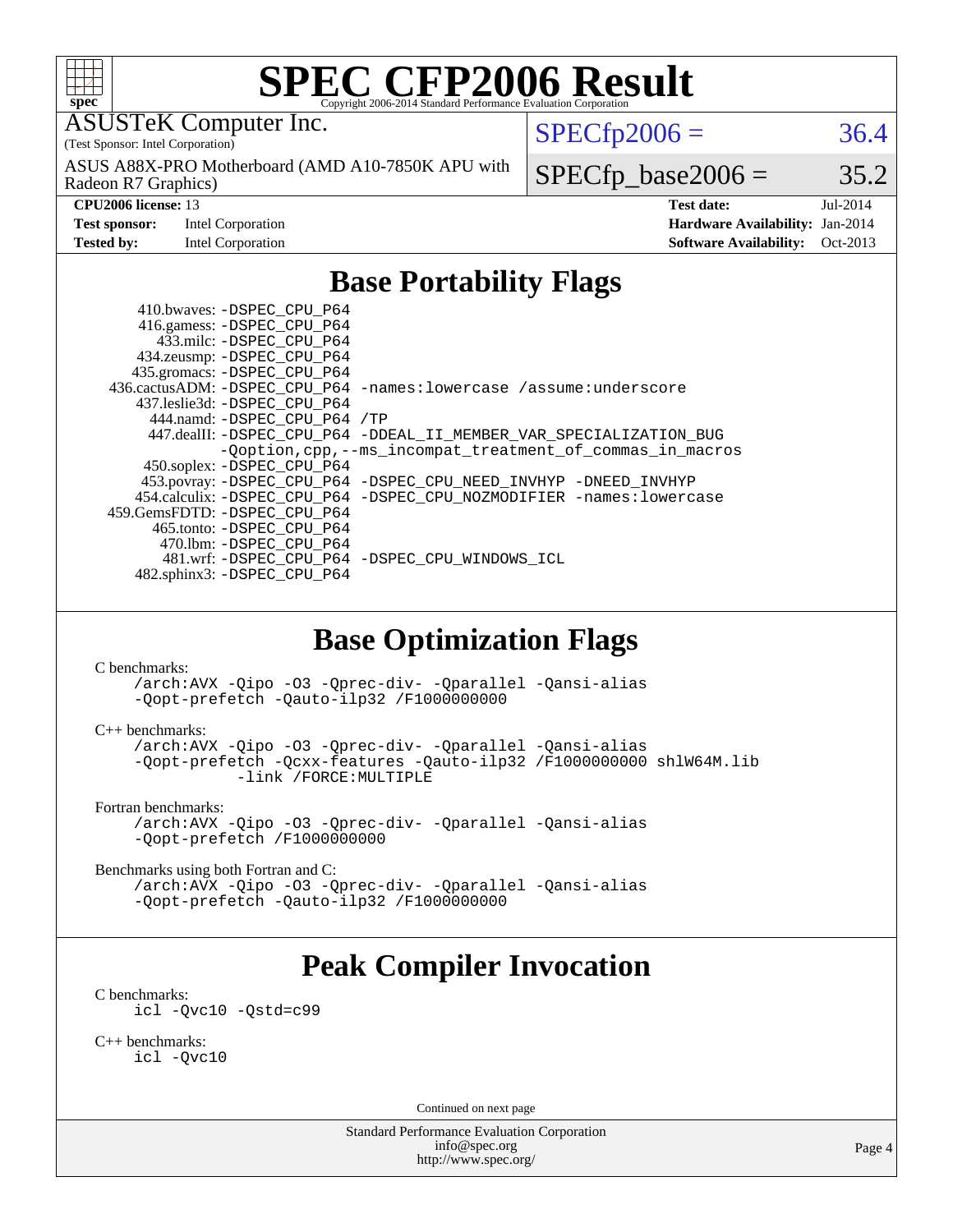

# **[SPEC CFP2006 Result](http://www.spec.org/auto/cpu2006/Docs/result-fields.html#SPECCFP2006Result)**

ASUSTeK Computer Inc.

(Test Sponsor: Intel Corporation)

Radeon R7 Graphics) ASUS A88X-PRO Motherboard (AMD A10-7850K APU with  $SPECfp2006 = 36.4$  $SPECfp2006 = 36.4$ 

 $SPECTp\_base2006 = 35.2$ 

**[Test sponsor:](http://www.spec.org/auto/cpu2006/Docs/result-fields.html#Testsponsor)** Intel Corporation **[Hardware Availability:](http://www.spec.org/auto/cpu2006/Docs/result-fields.html#HardwareAvailability)** Jan-2014

**[CPU2006 license:](http://www.spec.org/auto/cpu2006/Docs/result-fields.html#CPU2006license)** 13 **[Test date:](http://www.spec.org/auto/cpu2006/Docs/result-fields.html#Testdate)** Jul-2014 **[Tested by:](http://www.spec.org/auto/cpu2006/Docs/result-fields.html#Testedby)** Intel Corporation **[Software Availability:](http://www.spec.org/auto/cpu2006/Docs/result-fields.html#SoftwareAvailability)** Oct-2013

# **[Peak Compiler Invocation \(Continued\)](http://www.spec.org/auto/cpu2006/Docs/result-fields.html#PeakCompilerInvocation)**

[Fortran benchmarks](http://www.spec.org/auto/cpu2006/Docs/result-fields.html#Fortranbenchmarks): [ifort](http://www.spec.org/cpu2006/results/res2014q3/cpu2006-20140715-30429.flags.html#user_FCpeak_intel_ifort_8a5e5e06b19a251bdeaf8fdab5d62f20)

[Benchmarks using both Fortran and C](http://www.spec.org/auto/cpu2006/Docs/result-fields.html#BenchmarksusingbothFortranandC): [icl -Qvc10](http://www.spec.org/cpu2006/results/res2014q3/cpu2006-20140715-30429.flags.html#user_CC_FCpeak_intel_icc_vc10_9607f3ecbcdf68042245f068e51b40c1) [-Qstd=c99](http://www.spec.org/cpu2006/results/res2014q3/cpu2006-20140715-30429.flags.html#user_CC_FCpeak_intel_compiler_c99_mode_1a3d110e3041b3ad4466830521bdad2a) [ifort](http://www.spec.org/cpu2006/results/res2014q3/cpu2006-20140715-30429.flags.html#user_CC_FCpeak_intel_ifort_8a5e5e06b19a251bdeaf8fdab5d62f20)

#### **[Peak Portability Flags](http://www.spec.org/auto/cpu2006/Docs/result-fields.html#PeakPortabilityFlags)**

Same as Base Portability Flags

## **[Peak Optimization Flags](http://www.spec.org/auto/cpu2006/Docs/result-fields.html#PeakOptimizationFlags)**

[C benchmarks](http://www.spec.org/auto/cpu2006/Docs/result-fields.html#Cbenchmarks):

433.milc: basepeak = yes

 $470$ .lbm: basepeak = yes

 $482$ .sphinx $3$ : basepeak = yes

```
C++ benchmarks:
```
 444.namd: [/arch:AVX](http://www.spec.org/cpu2006/results/res2014q3/cpu2006-20140715-30429.flags.html#user_peakPASS2_CXXFLAGSPASS2_LDFLAGS444_namd_f-archAVX_e8ab52e15dc7c67e0682fc680b79ed94)(pass 2) [-Qprof\\_gen](http://www.spec.org/cpu2006/results/res2014q3/cpu2006-20140715-30429.flags.html#user_peakPASS1_CXXFLAGSPASS1_LDFLAGS444_namd_Qprof_gen)(pass 1) [-Qprof\\_use](http://www.spec.org/cpu2006/results/res2014q3/cpu2006-20140715-30429.flags.html#user_peakPASS2_CXXFLAGSPASS2_LDFLAGS444_namd_Qprof_use)(pass 2) [-Qipo](http://www.spec.org/cpu2006/results/res2014q3/cpu2006-20140715-30429.flags.html#user_peakOPTIMIZE444_namd_f-Qipo) [-O3](http://www.spec.org/cpu2006/results/res2014q3/cpu2006-20140715-30429.flags.html#user_peakOPTIMIZE444_namd_f-O3) [-Qprec-div-](http://www.spec.org/cpu2006/results/res2014q3/cpu2006-20140715-30429.flags.html#user_peakOPTIMIZE444_namd_f-Qprec-div-) [-Oa](http://www.spec.org/cpu2006/results/res2014q3/cpu2006-20140715-30429.flags.html#user_peakOPTIMIZE444_namd_f-Oa) [-Qauto-ilp32](http://www.spec.org/cpu2006/results/res2014q3/cpu2006-20140715-30429.flags.html#user_peakCXXOPTIMIZE444_namd_f-Qauto-ilp32) [/F1000000000](http://www.spec.org/cpu2006/results/res2014q3/cpu2006-20140715-30429.flags.html#user_peakEXTRA_LDFLAGS444_namd_set_stack_space_25d7749c1988d91b7f93afbc0ec53727) [shlW64M.lib](http://www.spec.org/cpu2006/results/res2014q3/cpu2006-20140715-30429.flags.html#user_peakEXTRA_LIBS444_namd_SmartHeap64_c4f7f76711bdf8c0633a5c1edf6e5396) [-link /FORCE:MULTIPLE](http://www.spec.org/cpu2006/results/res2014q3/cpu2006-20140715-30429.flags.html#user_peakLDOUT444_namd_link_force_multiple2_070fe330869edf77077b841074b8b0b6)

447.dealII: basepeak = yes

 $450$ .soplex: basepeak = yes

 453.povray: [/arch:AVX](http://www.spec.org/cpu2006/results/res2014q3/cpu2006-20140715-30429.flags.html#user_peakPASS2_CXXFLAGSPASS2_LDFLAGS453_povray_f-archAVX_e8ab52e15dc7c67e0682fc680b79ed94)(pass 2) [-Qprof\\_gen](http://www.spec.org/cpu2006/results/res2014q3/cpu2006-20140715-30429.flags.html#user_peakPASS1_CXXFLAGSPASS1_LDFLAGS453_povray_Qprof_gen)(pass 1) [-Qprof\\_use](http://www.spec.org/cpu2006/results/res2014q3/cpu2006-20140715-30429.flags.html#user_peakPASS2_CXXFLAGSPASS2_LDFLAGS453_povray_Qprof_use)(pass 2) [-Qipo](http://www.spec.org/cpu2006/results/res2014q3/cpu2006-20140715-30429.flags.html#user_peakOPTIMIZE453_povray_f-Qipo) [-O3](http://www.spec.org/cpu2006/results/res2014q3/cpu2006-20140715-30429.flags.html#user_peakOPTIMIZE453_povray_f-O3) [-Qprec-div-](http://www.spec.org/cpu2006/results/res2014q3/cpu2006-20140715-30429.flags.html#user_peakOPTIMIZE453_povray_f-Qprec-div-) [-Qunroll4](http://www.spec.org/cpu2006/results/res2014q3/cpu2006-20140715-30429.flags.html#user_peakOPTIMIZE453_povray_f-Qunroll_013b1c0ea3aa84ef2c65e488bcc3d968) [-Qansi-alias](http://www.spec.org/cpu2006/results/res2014q3/cpu2006-20140715-30429.flags.html#user_peakOPTIMIZE453_povray_f-Qansi-alias) [-Qauto-ilp32](http://www.spec.org/cpu2006/results/res2014q3/cpu2006-20140715-30429.flags.html#user_peakCXXOPTIMIZE453_povray_f-Qauto-ilp32) [/F1000000000](http://www.spec.org/cpu2006/results/res2014q3/cpu2006-20140715-30429.flags.html#user_peakEXTRA_LDFLAGS453_povray_set_stack_space_25d7749c1988d91b7f93afbc0ec53727) [shlW64M.lib](http://www.spec.org/cpu2006/results/res2014q3/cpu2006-20140715-30429.flags.html#user_peakEXTRA_LIBS453_povray_SmartHeap64_c4f7f76711bdf8c0633a5c1edf6e5396)

[Fortran benchmarks](http://www.spec.org/auto/cpu2006/Docs/result-fields.html#Fortranbenchmarks):

 $410.bwaves: basepeak = yes$ 

 416.gamess: [/arch:AVX](http://www.spec.org/cpu2006/results/res2014q3/cpu2006-20140715-30429.flags.html#user_peakPASS2_FFLAGSPASS2_LDFLAGS416_gamess_f-archAVX_e8ab52e15dc7c67e0682fc680b79ed94)(pass 2) [-Qprof\\_gen](http://www.spec.org/cpu2006/results/res2014q3/cpu2006-20140715-30429.flags.html#user_peakPASS1_FFLAGSPASS1_LDFLAGS416_gamess_Qprof_gen)(pass 1) [-Qprof\\_use](http://www.spec.org/cpu2006/results/res2014q3/cpu2006-20140715-30429.flags.html#user_peakPASS2_FFLAGSPASS2_LDFLAGS416_gamess_Qprof_use)(pass 2) [-Qipo](http://www.spec.org/cpu2006/results/res2014q3/cpu2006-20140715-30429.flags.html#user_peakOPTIMIZE416_gamess_f-Qipo) [-O3](http://www.spec.org/cpu2006/results/res2014q3/cpu2006-20140715-30429.flags.html#user_peakOPTIMIZE416_gamess_f-O3) [-Qprec-div-](http://www.spec.org/cpu2006/results/res2014q3/cpu2006-20140715-30429.flags.html#user_peakOPTIMIZE416_gamess_f-Qprec-div-) [-Qunroll2](http://www.spec.org/cpu2006/results/res2014q3/cpu2006-20140715-30429.flags.html#user_peakOPTIMIZE416_gamess_f-Qunroll_1d9456aa650e77fc2a0cf43cef3fa08c) [-Ob0](http://www.spec.org/cpu2006/results/res2014q3/cpu2006-20140715-30429.flags.html#user_peakOPTIMIZE416_gamess_f-Ob_n_fbe6f6428adb7d4b74b1e99bb2444c2d) [-Qansi-alias](http://www.spec.org/cpu2006/results/res2014q3/cpu2006-20140715-30429.flags.html#user_peakOPTIMIZE416_gamess_f-Qansi-alias) [-Qscalar-rep-](http://www.spec.org/cpu2006/results/res2014q3/cpu2006-20140715-30429.flags.html#user_peakOPTIMIZE416_gamess_f-Qscalar-rep_02cb9e11a5340d80ab3062d84e5dfb2e) [/F1000000000](http://www.spec.org/cpu2006/results/res2014q3/cpu2006-20140715-30429.flags.html#user_peakEXTRA_LDFLAGS416_gamess_set_stack_space_25d7749c1988d91b7f93afbc0ec53727)

434.zeusmp: basepeak = yes

437.leslie3d: basepeak = yes

Continued on next page